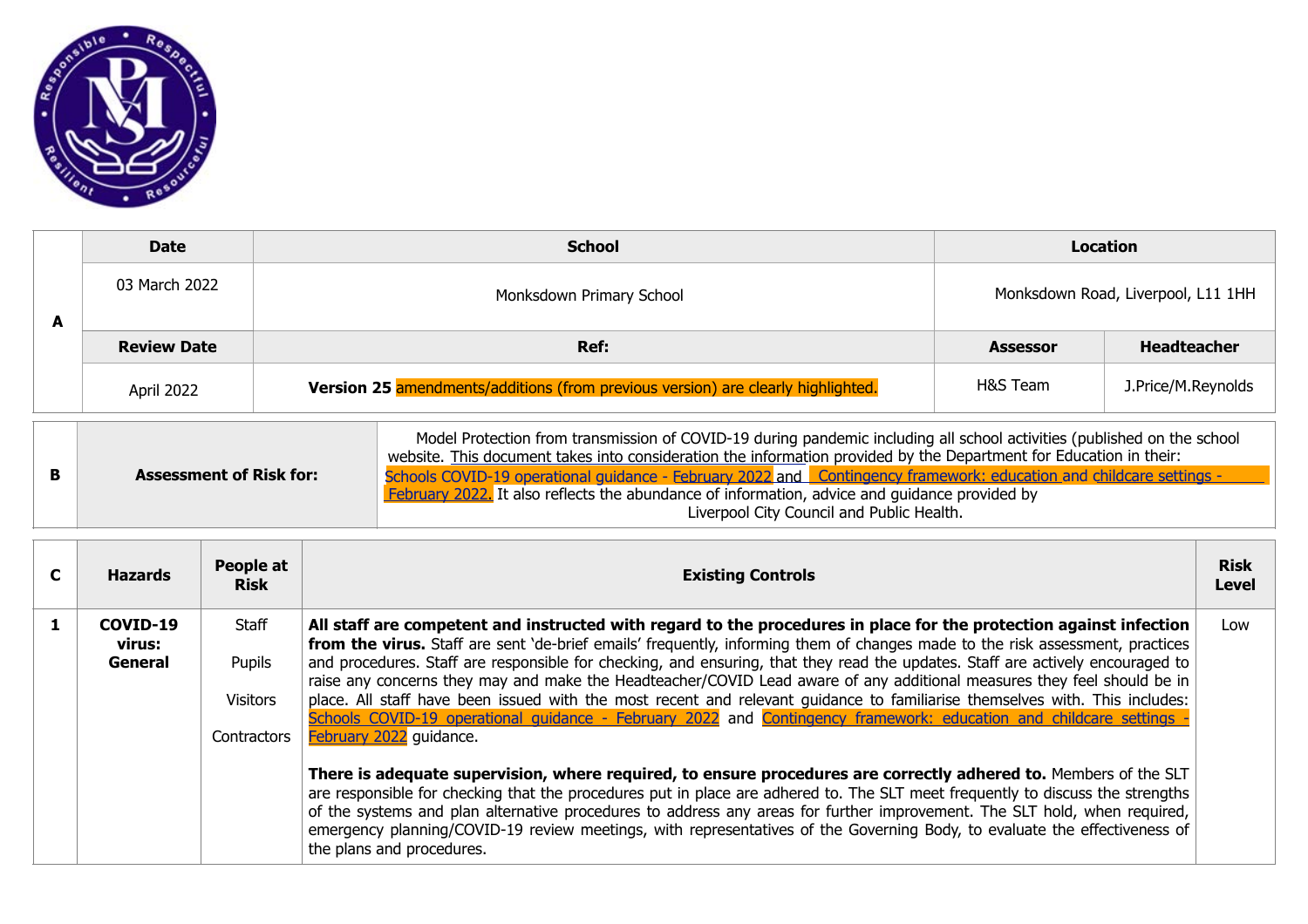| $\mathbf{C}$ | <b>Hazards</b>                       | People at<br><b>Risk</b>                  | <b>Existing Controls</b>                                                                                                                                                                                                                                                                                                                                                                                                                                                                                                                                                                                                                                                                                                                                                                                                                                                                                                                                                                                                                                                                                                                                                                                                                                                                                                                                                                                                                                                                        | <b>Risk</b><br><b>Level</b> |
|--------------|--------------------------------------|-------------------------------------------|-------------------------------------------------------------------------------------------------------------------------------------------------------------------------------------------------------------------------------------------------------------------------------------------------------------------------------------------------------------------------------------------------------------------------------------------------------------------------------------------------------------------------------------------------------------------------------------------------------------------------------------------------------------------------------------------------------------------------------------------------------------------------------------------------------------------------------------------------------------------------------------------------------------------------------------------------------------------------------------------------------------------------------------------------------------------------------------------------------------------------------------------------------------------------------------------------------------------------------------------------------------------------------------------------------------------------------------------------------------------------------------------------------------------------------------------------------------------------------------------------|-----------------------------|
| 1            | COVID-19<br>virus:<br><b>General</b> | <b>Staff</b><br>Pupils<br><b>Visitors</b> | Pupils, staff and other adults should follow guidance on People with COVID-19 and their contacts if they have<br>COVID-19 symptoms. Pupils and staff should return to school as soon as they can, in line with quidance for People with<br>COVID-19 and their contacts.                                                                                                                                                                                                                                                                                                                                                                                                                                                                                                                                                                                                                                                                                                                                                                                                                                                                                                                                                                                                                                                                                                                                                                                                                         | Low                         |
|              |                                      | Contractors                               | Individual risk assessments, where relevant, will be reviewed and amended. Following expert clinical advice and the<br>successful rollout of the COVID-19 vaccine programme, people previously considered to be particularly vulnerable, clinically<br>extremely vulnerable (CEV), and high or higher-risk are not being advised to shield again. Children and young people who were<br>previously identified as being in one of these groups are advised to continue to follow Guidance for people previously<br>considered clinically extremely vulnerable from COVID-19. Children and young people previously considered CEV should attend<br>school and should follow the same COVID-19 guidance as the rest of the population. In some circumstances, a child or young<br>person may have received personal advice from their specialist or clinician on additional precautions to take and they should<br>continue to follow that advice.<br>JP to regularly update and inform staff of the government guidance regarding COVID-19 controls<br>required. Key guidance, advice and web links are issued to staff via the school's de-brief email system and are available<br>on staff noticeboards.<br>Due to the changing advice on COVID-19, the school's leadership team, including Governors, review safe<br>working procedures and protocols frequently, until such time when it is deemed unnecessary. The SLT meet<br>regularly to discuss changes to the procedures and protocols. |                             |
|              |                                      |                                           | Face coverings are no longer advised for pupils, staff and visitors in classrooms or communal areas. Staff and<br>pupils should follow wider advice on face coverings outside of school, including on transport to and from school. We recognise<br>that there may be circumstances where face coverings are recommended and will never prevent or discourage pupils, staff or<br>visitors from wearing a face covering if they wish to do so.<br>There is an adequate supply of disposable PPE, as per specific task requirements, and all staff provided with<br>instruction in the correct use and fitment.                                                                                                                                                                                                                                                                                                                                                                                                                                                                                                                                                                                                                                                                                                                                                                                                                                                                                  |                             |
|              |                                      |                                           | Most staff in schools will not require PPE beyond what they would normally need for their work. The guidance on<br>the use of PPE in education, childcare and children's social care settings provides more information on the use of PPE for<br>COVID-19.                                                                                                                                                                                                                                                                                                                                                                                                                                                                                                                                                                                                                                                                                                                                                                                                                                                                                                                                                                                                                                                                                                                                                                                                                                      |                             |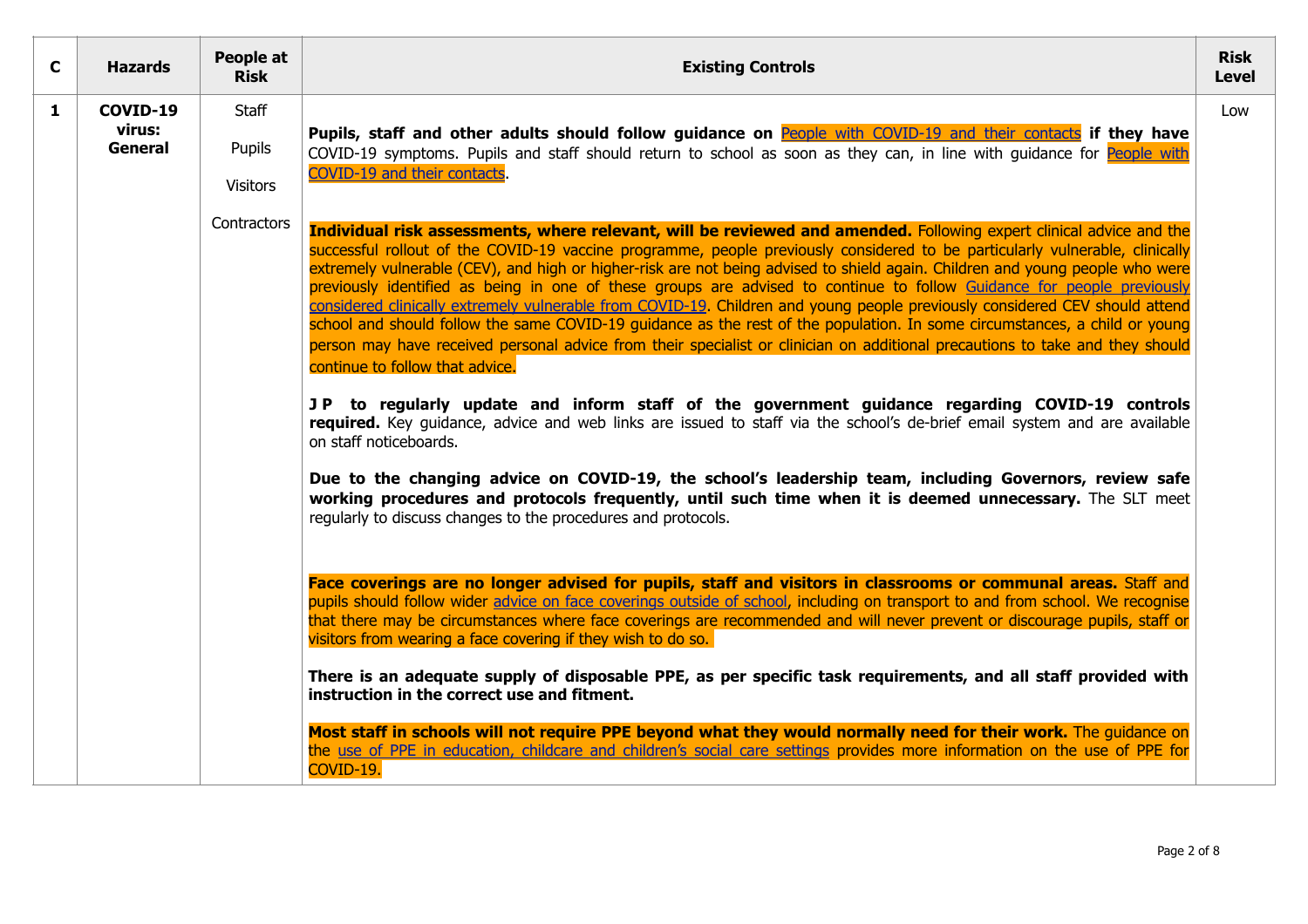| C | <b>Hazards</b>                | People at<br><b>Risk</b>                          | <b>Existing Controls</b>                                                                                                                                                                                                                                                                                                                                                                                                                                                                                                                                                                                                                                                                                                                                                                                                                                                                                                                                                                                                                                                                                                                                                                                                                                                                                                                                                                                                                                                                                                                                                                                                                                                                                                                                                                                                                                                                                                                                                                                                                                                                                                                                                                                                                                                                                                                                                                                                                                                                                                                                                                                                                                                                                                                                               | <b>Risk</b><br><b>Level</b> |
|---|-------------------------------|---------------------------------------------------|------------------------------------------------------------------------------------------------------------------------------------------------------------------------------------------------------------------------------------------------------------------------------------------------------------------------------------------------------------------------------------------------------------------------------------------------------------------------------------------------------------------------------------------------------------------------------------------------------------------------------------------------------------------------------------------------------------------------------------------------------------------------------------------------------------------------------------------------------------------------------------------------------------------------------------------------------------------------------------------------------------------------------------------------------------------------------------------------------------------------------------------------------------------------------------------------------------------------------------------------------------------------------------------------------------------------------------------------------------------------------------------------------------------------------------------------------------------------------------------------------------------------------------------------------------------------------------------------------------------------------------------------------------------------------------------------------------------------------------------------------------------------------------------------------------------------------------------------------------------------------------------------------------------------------------------------------------------------------------------------------------------------------------------------------------------------------------------------------------------------------------------------------------------------------------------------------------------------------------------------------------------------------------------------------------------------------------------------------------------------------------------------------------------------------------------------------------------------------------------------------------------------------------------------------------------------------------------------------------------------------------------------------------------------------------------------------------------------------------------------------------------------|-----------------------------|
| 1 | COVID-19<br>virus:<br>General | Staff<br>Pupils<br><b>Visitors</b><br>Contractors | All used PPE should be double bagged and disposed of appropriately – stored safely and securely for at least 72<br>hours before disposing via the normal waste stream. Specific disposal bins have been identified and communicated to all<br>staff. The bins are located by the PPE stations. These will be emptied daily into an identified PPE bin outside before being<br>disposed via the normal waste stream by our additional cleaner.<br>Pupils regularly reminded, in age appropriate ways, that hands should be regularly washed as per Government<br>guidance. Promotional posters have been placed around the school building as constant reminders. Staff have been provided<br>with access to a range of child-friendly teaching resources, including: https://e-bug.eu/eng home.aspx?<br>cc=eng&ss=1&t=Information%20about%20the%20Coronavirus. Staff are encouraged to frequently revisit these resources with<br>the children. The school has purchased mobile hand washing units outdoors to encourage more frequent hand-washing,<br>particularly after break and lunch times and at the start of the day. Hand-sanitiser is clearly visible around the school site.<br>These are monitored on a daily basis by our own cleaner and replenished as required.<br>School encourages good respiratory hygiene by promoting 'catch it, bin it, kill it'. School branded posters are<br>displayed in prominent areas and toilets: 'Catch it, Kill it, Bin it'. Promotional posters have been placed around the school<br>building as constant reminders, including new posters placed in every toilet area.<br>Staff kept informed of COVID developments via email, online meetings etc. Staff are sent frequent de-brief emails,<br>informing them of important changes, directing them to quidance or advice and/or keeping them as up to date as possible.<br>Post-incident de-briefing carried out for anyone involved in an incident of suspected contamination, with the<br>aim of providing support and preventing incident recurrence. Further support provided to all staff members<br>affected by the incident. Staff involved to be de-briefed by a member of the SLT. Staff provided with contact details of the<br>Education Support Partnership - who can provide mental health and wellbeing support to all education staff throughout the<br>crisis: https://www.educationsupport.org.uk/helping-you/coronavirus-supporting-education-staff.<br>All incidents are reported to the Health and Safety Unit as per the school accident and incident reporting<br>procedure using the LCC online accident and incident report form.<br>We have contingency plans in place outlining how we will operate if we need to take extra measures in | Low                         |
|   |                               |                                                   | exceptional circumstances. In such cases, we will liaise closely with LCC and Public Health.                                                                                                                                                                                                                                                                                                                                                                                                                                                                                                                                                                                                                                                                                                                                                                                                                                                                                                                                                                                                                                                                                                                                                                                                                                                                                                                                                                                                                                                                                                                                                                                                                                                                                                                                                                                                                                                                                                                                                                                                                                                                                                                                                                                                                                                                                                                                                                                                                                                                                                                                                                                                                                                                           |                             |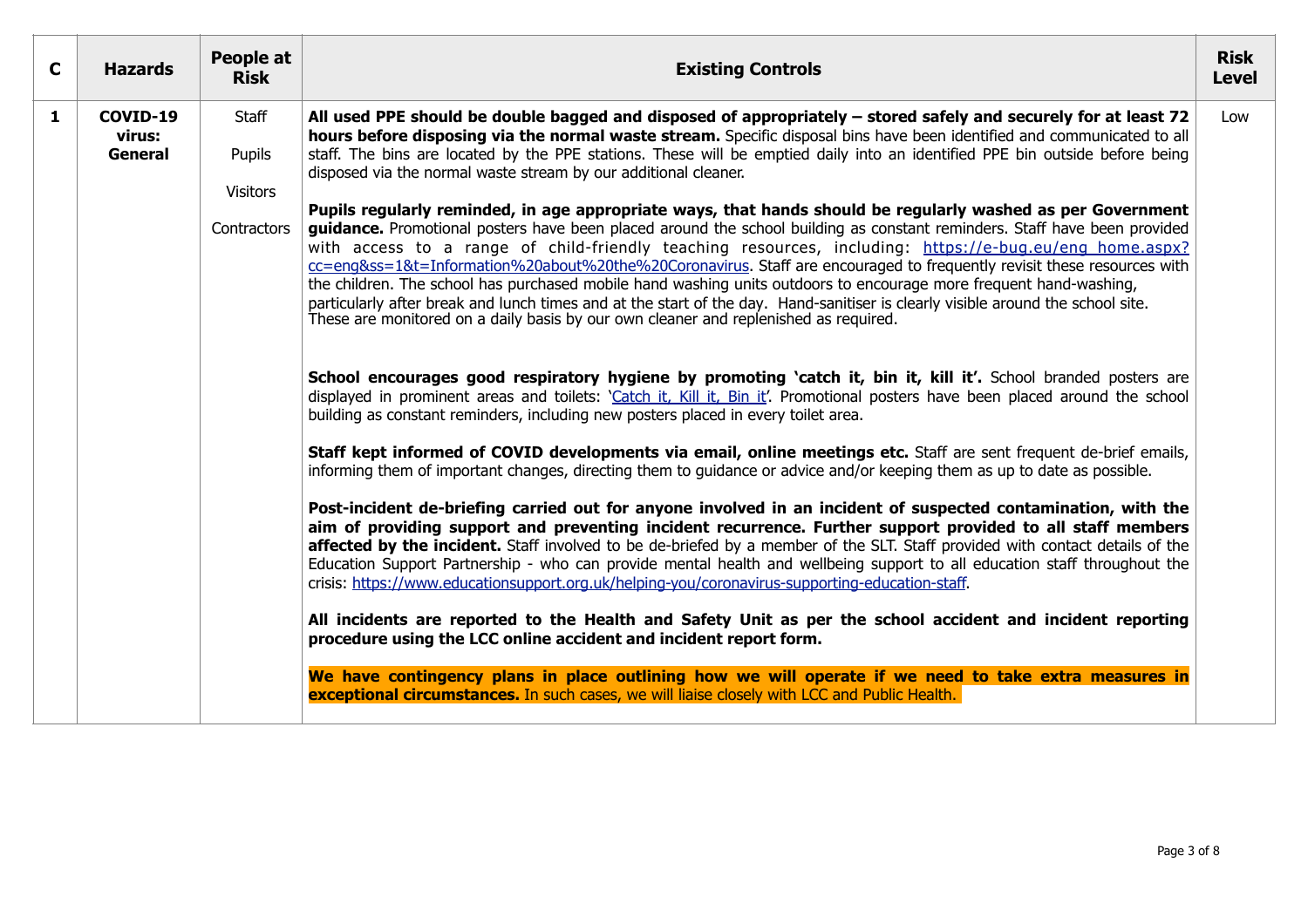| C            | <b>Hazards</b>                                                       | People at<br><b>Risk</b>                                 | <b>Existing Controls</b>                                                                                                                                                                                                                                                                                                                                                                                                                                                                                                                                                                                                                                                                                                                                                                                                                                                                 | <b>Risk</b><br><b>Level</b> |
|--------------|----------------------------------------------------------------------|----------------------------------------------------------|------------------------------------------------------------------------------------------------------------------------------------------------------------------------------------------------------------------------------------------------------------------------------------------------------------------------------------------------------------------------------------------------------------------------------------------------------------------------------------------------------------------------------------------------------------------------------------------------------------------------------------------------------------------------------------------------------------------------------------------------------------------------------------------------------------------------------------------------------------------------------------------|-----------------------------|
| $\mathbf{2}$ | COVID-19<br>virus:<br>General<br><b>School</b><br><b>Environment</b> | <b>Staff</b><br>Pupils<br><b>Visitors</b><br>Contractors | School biometrics and touchscreen entry control systems are to be cleaned regularly and wall-mounted<br>hand sanitiser stations have been installed at entrances and exits for staff/visitors. The school has appointed an<br>additional cleaner who is on-site all day. They are responsible for cleaning the Inventory sign-in system as frequently as possible.<br>Hand sanitiser stations located at key entrances to the building/areas of the building. Hand sanitiser<br>placed across the school site. They are clearly visible around the school site. These are monitored on a daily<br>basis by our own cleaner and serviced when necessary.<br>Signage, installed to various areas of the building, reminds people to wash hands regularly and adhere to the                                                                                                                 | Low                         |
|              |                                                                      |                                                          | school procedures.<br>The use of the school staffroom areas is staggered as best as possible to minimise levels of occupation. (The<br>main staff room will now be back in use for all staff except those who wish to have an extended duty of care ris<br>assessment where alternative space will be considered. Wipes and cleaning materials are available in staff rooms for<br>staff to clean regular contact points e.g. kettle, taps etc. Break and lunch times are staggered.<br>This will help dilute the number of staff using the staffroom at any one point, minimising the risk of direct/close contact.<br>close contact. Seating in staffroom areas has been positioned to ensure adequate social distancing. This is monitored by the<br>SLT.<br>Assemblies will continue to be virtual however a full year group may gather together in the hall. (Reviewed Easter 2022) |                             |

| C. | <b>Hazards</b>                        | People at<br><b>Risk</b>    | <b>Existing Controls</b>                                                                                                                                                                                                                                                                                                                                                                                                                                                                                                                                                                                  | <b>Risk</b><br><b>Level</b> |
|----|---------------------------------------|-----------------------------|-----------------------------------------------------------------------------------------------------------------------------------------------------------------------------------------------------------------------------------------------------------------------------------------------------------------------------------------------------------------------------------------------------------------------------------------------------------------------------------------------------------------------------------------------------------------------------------------------------------|-----------------------------|
| 3  | COVID-19<br>virus:<br><b>Meetings</b> | Staff<br>Parents/<br>carers | All in-person meetings should be kept to a minimum. If an 'in-person' meeting is necessary, this will take place in a well<br>ventilated space with adequate social distancing measures in place. Meetings Meetings may take place in the school halls or<br>large well ventilated spaces e.g Computer suite, Staffroom.<br>Attendance at meetings is limited to those essential attendees only. Critical information is cascaded to other<br>staff. Staff are encouraged to check their school issued email addresses frequently for the de-brief emails which will contain<br>any critical information. | Low                         |
|    |                                       |                             | Whole-school meetings will be held in large, well-ventilated spaces to allow for adequate distancing of<br>attendees.                                                                                                                                                                                                                                                                                                                                                                                                                                                                                     |                             |
|    |                                       |                             | Meeting room users are advised not to share equipment during meetings i.e. pens, stationery etc. Attendees to<br>remove all items following the meeting.                                                                                                                                                                                                                                                                                                                                                                                                                                                  |                             |

 $\overline{\phantom{a}}$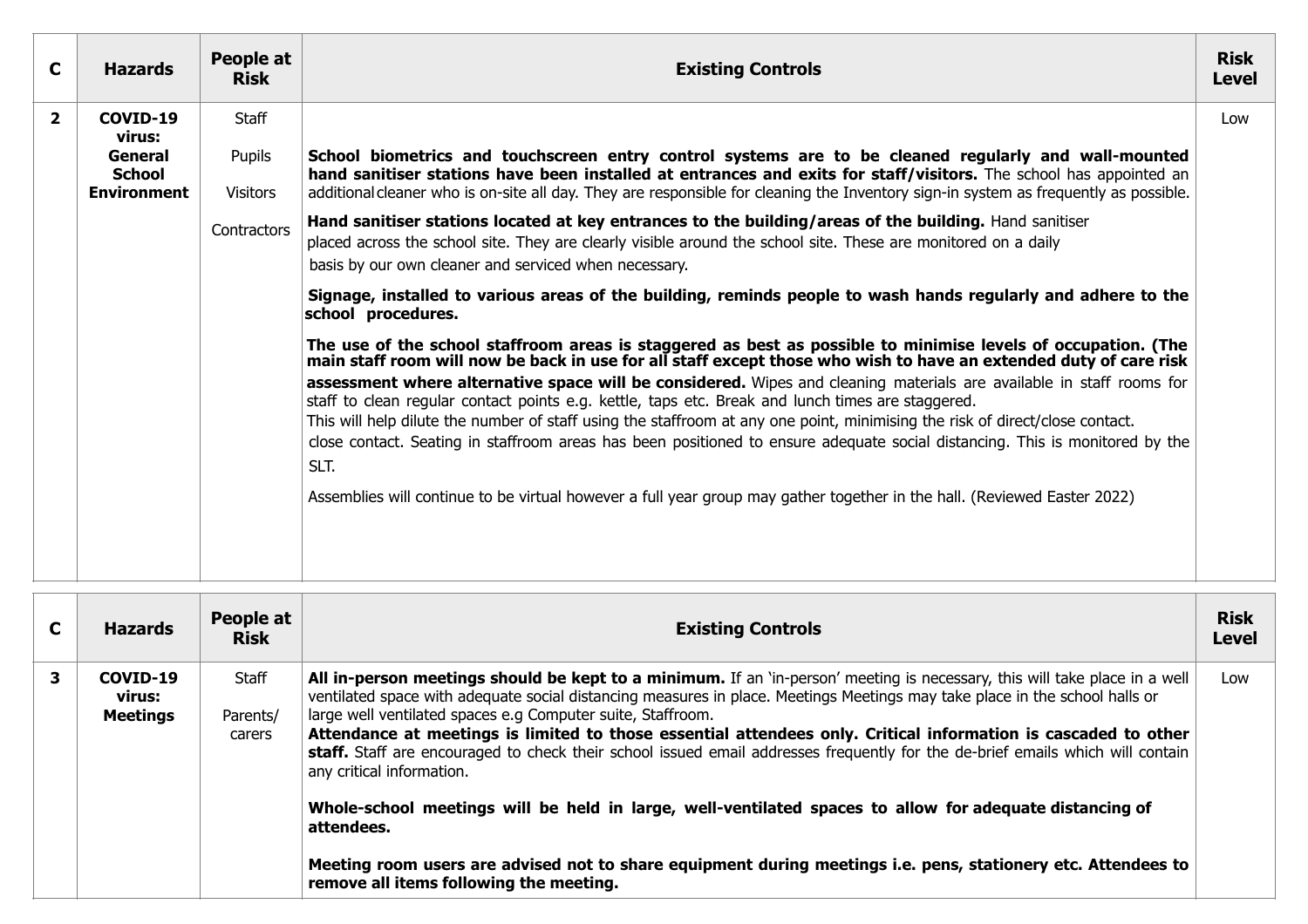| <b>Hazards</b>                        | People at<br><b>Risk</b>    | <b>Existing Controls</b>                                                                                                                                                                                                                                                                                                    | <b>Risk</b><br><b>Level</b> |
|---------------------------------------|-----------------------------|-----------------------------------------------------------------------------------------------------------------------------------------------------------------------------------------------------------------------------------------------------------------------------------------------------------------------------|-----------------------------|
| COVID-19<br>virus:<br><b>Meetings</b> | Staff<br>Parents/<br>carers | Meeting room users to wipe down surfaces (including any buttons on IT equipment and remote controls)<br>following meetings. Additional cleaning materials will be provided in all meeting rooms for use by staff and<br>replenished as required.                                                                            | Low                         |
|                                       |                             | Meeting rooms should be thoroughly aired on completion of the meeting.                                                                                                                                                                                                                                                      |                             |
|                                       |                             | Parent/carer meetings and visits are to be held in as large a space as possible to allow for adequate distancing<br><b>between attendees or remotely online.</b> Where possible, events will take place outside and any attendee numbers at any<br>indoor events will be appropriately restricted to reflect the room size. |                             |

| <b>Hazards</b>                          | People at<br><b>Risk</b> | <b>Existing Controls</b>                                                                                                                                                                                                                                                                                                                                                                                                                                                                                                                                                                                                                                                                                                                                                                                                         | <b>Risk</b><br><b>Level</b> |
|-----------------------------------------|--------------------------|----------------------------------------------------------------------------------------------------------------------------------------------------------------------------------------------------------------------------------------------------------------------------------------------------------------------------------------------------------------------------------------------------------------------------------------------------------------------------------------------------------------------------------------------------------------------------------------------------------------------------------------------------------------------------------------------------------------------------------------------------------------------------------------------------------------------------------|-----------------------------|
| COVID-19<br>virus:<br><b>Classrooms</b> | Staff<br>Pupils          | Classroom windows will be opened, where practical, to encourage as much natural ventilation as possible. To<br>balance the need for increased ventilation while maintaining a comfortable temperature, we:<br>increase the ventilation while spaces are unoccupied (for example, between classes, during break and lunch, when a<br>D<br>room is unused).<br>children and adults will be given flexibility to allow additional, suitable indoor clothing.<br>D<br>furniture will be rearranged where possible to avoid direct draughts.<br>D<br>heating will be used as necessary to ensure comfort levels are maintained particularly in occupied spaces.<br>D<br>Our classrooms are aired thoroughly when empty.<br>CO2 monitors have been provided so that staff can quickly identify where ventilation needs to be improved. | Low                         |

| <b>Hazards</b>                        | People at<br><b>Risk</b> | <b>Existing Controls</b>                                                                                                                                                                            | <b>Risk</b><br><b>Level</b> |
|---------------------------------------|--------------------------|-----------------------------------------------------------------------------------------------------------------------------------------------------------------------------------------------------|-----------------------------|
| COVID-19<br>virus:<br><b>Cleaning</b> | Staff<br>Pupils          | All cleaning staff are experienced and have received appropriate training. For further information, please see SPIE risk<br>assessments.                                                            | Low                         |
|                                       | <b>Visitors</b>          | School will be fully cleaned at the start/finish of each school day. In addition to this, the school will commission further<br>comprehensive deep cleans of the entire site, as and when required. |                             |
|                                       | Contractors              | Maintain appropriate cleaning regimes by having a cleaner on site throughout the school day and regularly<br>touched/high-contact points will be regularly wiped down and cleaned.                  |                             |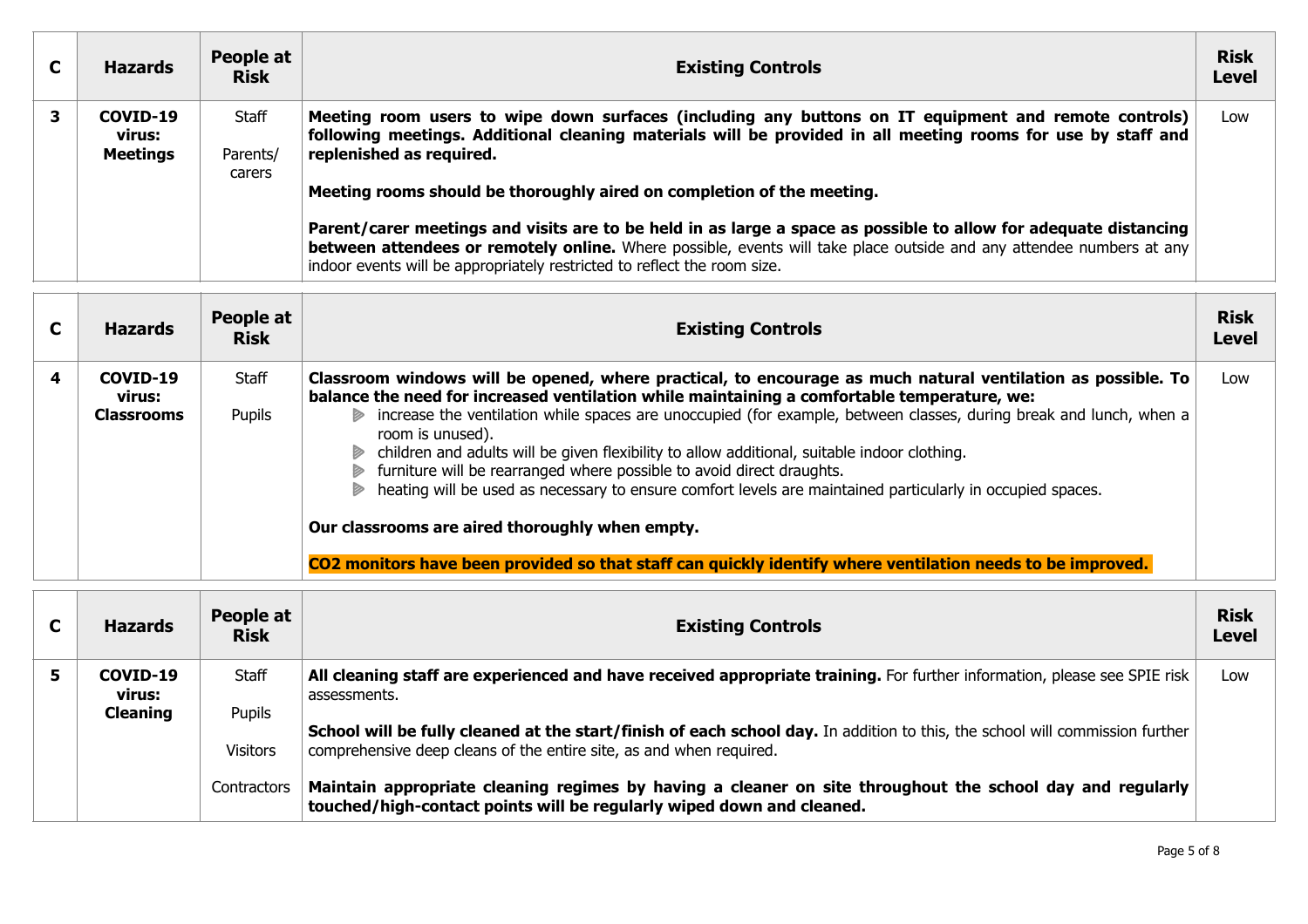|   | <b>Hazards</b>                           | People at<br><b>Risk</b> | <b>Existing Controls</b>                                                                                                                                                                                                                                          | <b>Risk</b><br>Level |
|---|------------------------------------------|--------------------------|-------------------------------------------------------------------------------------------------------------------------------------------------------------------------------------------------------------------------------------------------------------------|----------------------|
| 6 | COVID-19<br>virus:<br><b>Ventilation</b> | Staff<br>Pupils          | Staff are encouraged to open windows and doors (not fire doors) to encourage as much natural ventilation as<br>possible. Ventilation levels are monitored using the DfE issued CO2 monitors and the levels of ventilation are monitored by<br>members of the SLT. | Low                  |
|   |                                          | <b>Visitors</b>          | When leaving a classroom empty, windows should be opened fully to purge the room then left ajar when the<br>room is re-occupied.                                                                                                                                  |                      |
|   |                                          | Contractors              | Mechanical ventilation systems are adjusted to increase the ventilation rate; full fresh air or if this is not<br>possible, operated as normal provided they are within a single room.                                                                            |                      |
|   |                                          |                          | Mechanical ventilation systems are maintained in accordance with manufacturer's instructions.                                                                                                                                                                     |                      |
|   |                                          |                          | Desk type fans can be used to promote fresh air flow from an open window but fans should not be used in poorly<br>ventilated areas.                                                                                                                               |                      |
|   |                                          |                          | CO2 monitors have been provided so that staff can quickly identify where ventilation needs to be improved.                                                                                                                                                        |                      |

 $\overline{\phantom{0}}$ 

| C | <b>Hazards</b>                                                    | People at<br><b>Risk</b>           | <b>Existing Controls</b>                                                                                                                                                                                                                                                                                                                                                                                                                               | <b>Risk</b><br><b>Level</b> |
|---|-------------------------------------------------------------------|------------------------------------|--------------------------------------------------------------------------------------------------------------------------------------------------------------------------------------------------------------------------------------------------------------------------------------------------------------------------------------------------------------------------------------------------------------------------------------------------------|-----------------------------|
| 7 | COVID-19<br>virus:<br>Testing, self-<br>isolation and<br>managing | Staff<br>Pupils<br><b>Visitors</b> | Pupils and staff who become symptomatic during the school day will be isolated from the rest of the pupil group<br>and their parents (pupils) will be called to come and collect them. The school will use a 'pod' in the reception area to<br>isolate symptomatic pupils. Staff will be sent home to self-isolate. Any areas, items and surfaces the symptomatic person has<br>come into contact with will be thoroughly cleaned as soon as possible. | Low                         |
|   | confirmed<br>cases of<br>COVID-19.                                | <b>Contractors</b>                 | Tracing close contacts and isolation. Public health advice for People with COVID-19 and their contacts changed from 24<br>February. Contacts are no longer required to self-isolate or advised to take daily tests, and contact tracing has ended.                                                                                                                                                                                                     |                             |
|   |                                                                   |                                    | Pupils, staff and other adults should follow guidance on People with COVID-19 and their contacts if they have<br><b>COVID-19 symptoms.</b>                                                                                                                                                                                                                                                                                                             |                             |
|   |                                                                   |                                    | From 21 February 2022, staff will not be expected to continue taking part in regular asymptomatic testing and<br>should follow asymptomatic testing advice for the general population.                                                                                                                                                                                                                                                                 |                             |
|   |                                                                   |                                    | In the event of an outbreak, we will seek advice from our local health team and LCC and staff may be required to<br>undertake testing for a period of time.                                                                                                                                                                                                                                                                                            |                             |
|   |                                                                   |                                    | Those formerly considered to be critically extremely vulnerable are not required to shield again. If staff were<br>previously identifies as being in one of these groups, they are advised to continue to follow: Guidance for people previously<br>considered clinically extremely vulnerable from COVID-19. Staff with weakened immune system should follow: Guidance for<br>people whose immune system means they are at higher risk from COVID-19. |                             |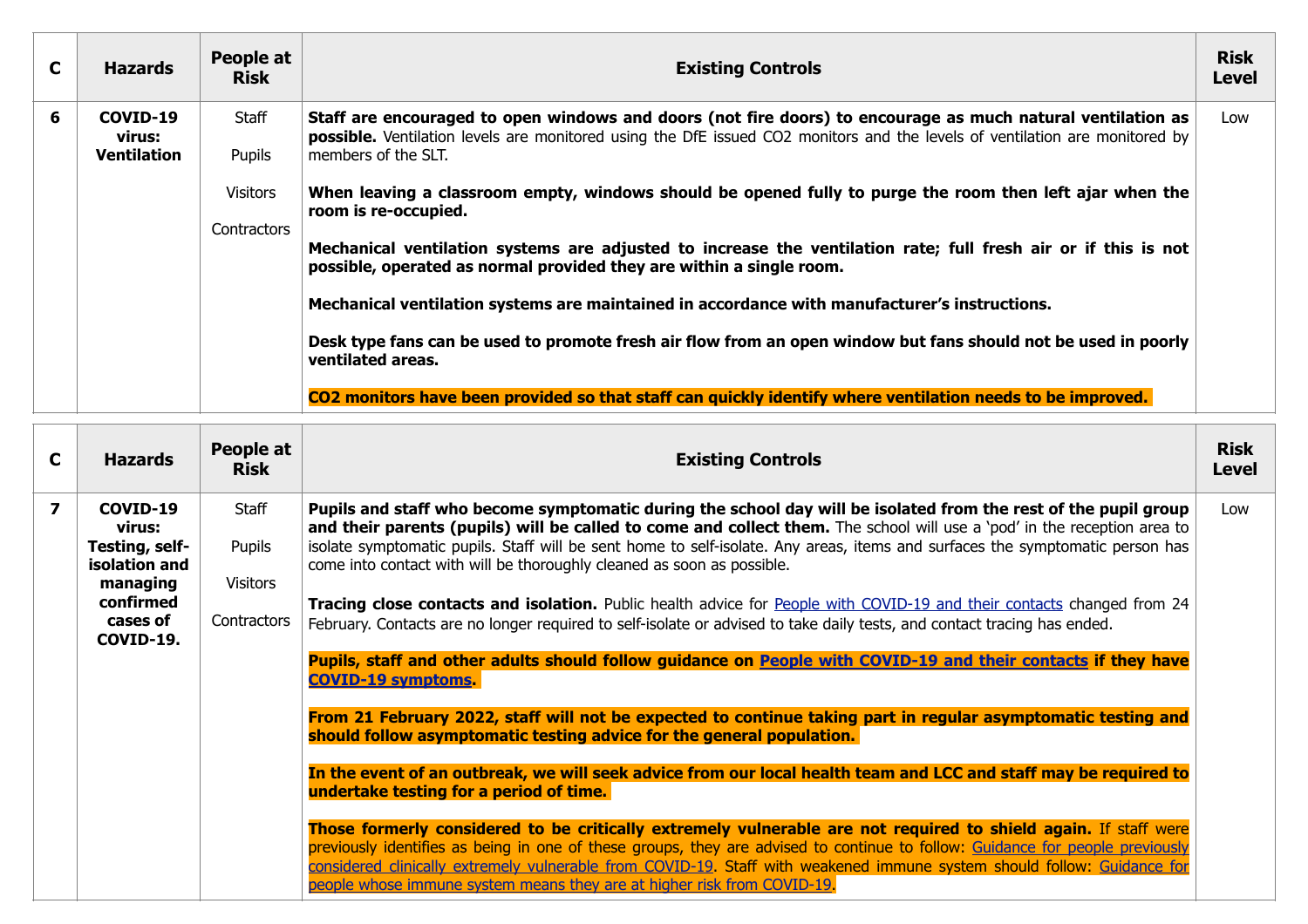| <b>Hazards</b>                                        | People at<br><b>Risk</b>       | <b>Existing Controls</b>                                                                                                                                                                                                                                                                                                                                                                                                                                       | <b>Risk</b><br><b>Level</b> |
|-------------------------------------------------------|--------------------------------|----------------------------------------------------------------------------------------------------------------------------------------------------------------------------------------------------------------------------------------------------------------------------------------------------------------------------------------------------------------------------------------------------------------------------------------------------------------|-----------------------------|
| COVID-19<br>virus:<br>Testing, self-<br>isolation and | Staff<br>Pupils                | In some circumstances, staff may have received personal advice from their specialist or clinician on additional<br>precautions to take and they should continue to follow that advice. Whilst individual risk assessments are not required,<br>staff are expected to share and discuss their concerns.                                                                                                                                                         | Low                         |
| managing<br>confirmed<br>cases of<br>COVID-19.        | <b>Visitors</b><br>Contractors | Children and young people who were previously identified as being in one of these groups are advised to<br>continue to follow: Children previously considered CEV should attend school and should follow the same COVID-19 quidance<br>as the rest of the population. In some circumstances, a child may have received personal advice from their specialist or clinician<br>on additional precautions to take and they should continue to follow that advice. |                             |
|                                                       |                                | We will follow this specific guidance relating to pregnant employees: https://www.gov.uk/government/publications/<br>coronavirus-covid-19-advice-for-pregnant-employees/coronavirus-covid-19-advice-for-pregnant-employees.                                                                                                                                                                                                                                    |                             |

|   | <b>Hazards</b>                         | People at<br><b>Risk</b> | <b>Existing Controls</b>                                                                                                                                                                                                                                                                                                                                                                                                                                                                                                                                                                                                                                                                                                                                                                                                                                                                                                                                                       | <b>Risk</b><br><b>Level</b> |
|---|----------------------------------------|--------------------------|--------------------------------------------------------------------------------------------------------------------------------------------------------------------------------------------------------------------------------------------------------------------------------------------------------------------------------------------------------------------------------------------------------------------------------------------------------------------------------------------------------------------------------------------------------------------------------------------------------------------------------------------------------------------------------------------------------------------------------------------------------------------------------------------------------------------------------------------------------------------------------------------------------------------------------------------------------------------------------|-----------------------------|
| 8 | COVID-19<br>virus:<br><b>Outbreaks</b> | Staff<br>Pupils          | Our school has an outbreak management plan covering the possibility that bubbles, and all previous social distancing controls,<br>may be reintroduced locally due to raised COVID cases locally.<br>The school will complete the online MDS form if there is a confirmed case associated with their setting: $\frac{https://}{500}$<br>www.smartsurvey.co.uk/s/covid-19-schools/<br>Our school will contact local authority SPOC team if they have a positive case. We will liaise with the local health<br>protection team, where necessary, and advise if any additional action is required, such as implementing elements of our<br>outbreak management plan. Further advice can be sought through the DfE helpline on 0800 046 8687 and selecting option 1 for<br>advice on the action to take in response.<br>In the event of an outbreak, we will seek advice from our local health team and LCC and staff may be required to<br>undertake testing for a period of time. | Low                         |

⊤